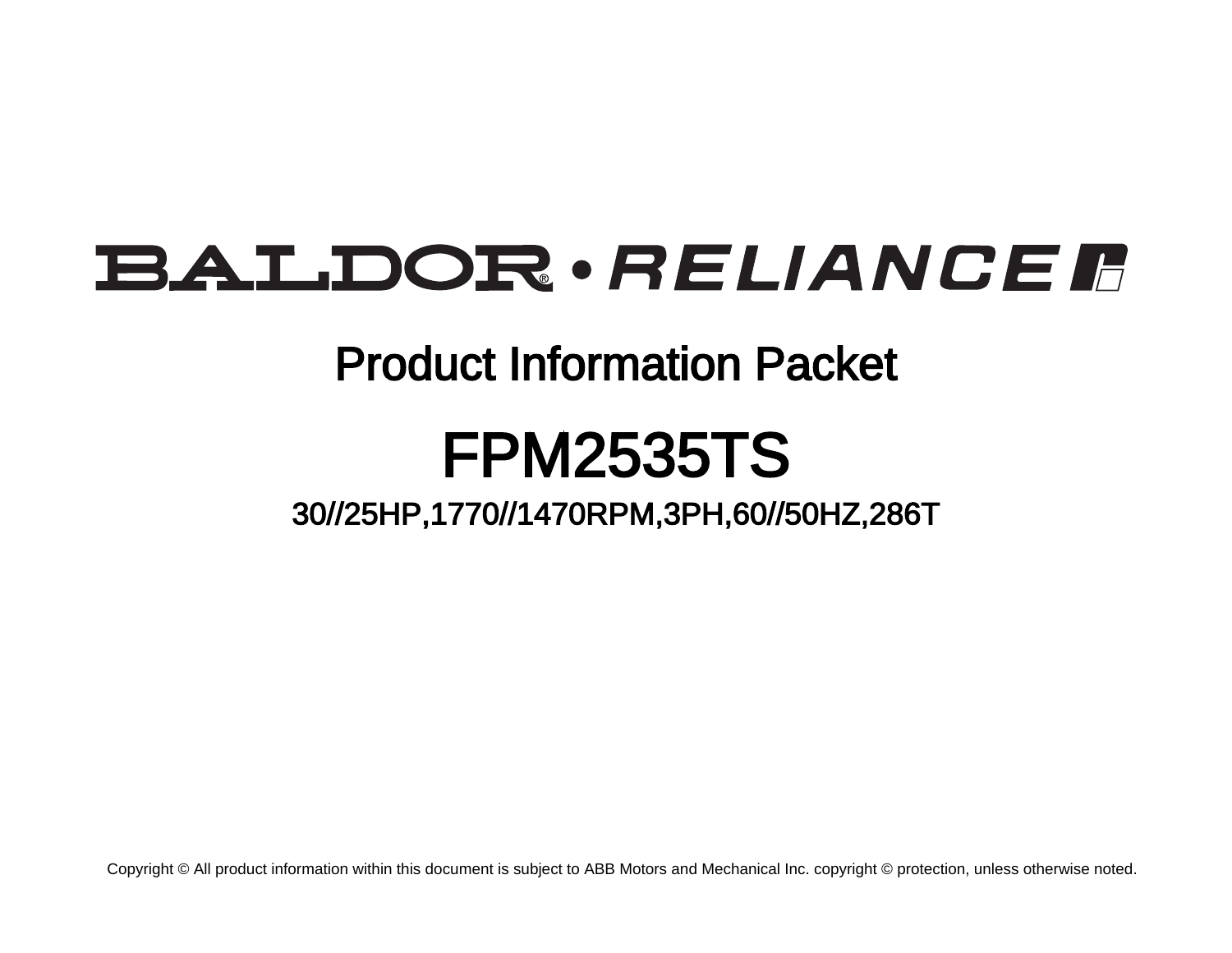# BALDOR · RELIANCE F Product Information Packet: FPM2535TS - 30//25HP,1770//1470RPM,3PH,60//50HZ,286T

| <b>Part Detail</b> |           |             |            |             |        |                      |            |  |  |
|--------------------|-----------|-------------|------------|-------------|--------|----------------------|------------|--|--|
| Revision:          |           | Status:     | PRD/A      | Change #:   |        | Proprietary:         | No         |  |  |
| Type:              | AC        | Elec. Spec: | 40WGX324   | CD Diagram: | CD0104 | Mfg Plant:           |            |  |  |
| Mech. Spec:        | 40G49     | Layout:     | 40LYG049   | Poles:      | 04     | <b>Created Date:</b> | 11-30-2015 |  |  |
| Base:              | <b>RG</b> | Eff. Date:  | 04-05-2019 | Leads:      | 12#10  |                      |            |  |  |

| <b>Specs</b>                           |                   |                                  |                              |
|----------------------------------------|-------------------|----------------------------------|------------------------------|
| <b>Catalog Number:</b>                 | <b>FPM2535TS</b>  | Front Shaft Indicator:           | None                         |
| Enclosure:                             | <b>ODP</b>        | <b>Heater Indicator:</b>         | No Heater                    |
| Frame:                                 | 286TS             | <b>Insulation Class:</b>         | F.                           |
| <b>Frame Material:</b>                 | Steel             | <b>Inverter Code:</b>            | Not Inverter                 |
| Motor Letter Type:                     | Three Phase       | IP Rating:                       | <b>NONE</b>                  |
| Output @ Frequency:                    | 30.000 HP @ 60 HZ | <b>KVA Code:</b>                 | G                            |
|                                        | 25.000 HP @ 50 HZ | <b>Lifting Lugs:</b>             | <b>Standard Lifting Lugs</b> |
| Synchronous Speed @ Frequency:         | 1800 RPM @ 60 HZ  | <b>Locked Bearing Indicator:</b> | No Locked Bearing            |
| Voltage @ Frequency:                   | 230.0 V @ 60 HZ   | Motor Lead Quantity/Wire Size:   | 12 @ 10 AWG                  |
|                                        | 190.0 V @ 50 HZ   | <b>Motor Lead Exit:</b>          | Ko Box                       |
|                                        | 460.0 V @ 60 HZ   | <b>Motor Lead Termination:</b>   | <b>Flying Leads</b>          |
|                                        | 380.0 V @ 50 HZ   | Motor Type:                      | 4052M                        |
| <b>Agency Approvals:</b>               | UL                | <b>Mounting Arrangement:</b>     | F1                           |
|                                        | <b>UR</b>         | <b>Power Factor:</b>             | 84                           |
|                                        | <b>CSA EEV</b>    | <b>Product Family:</b>           | Fire Pump Motor              |
|                                        | <b>CSA</b>        | <b>Pulley End Bearing Type:</b>  | Ball                         |
| <b>Auxillary Box:</b>                  | No Auxillary Box  | <b>Pulley Face Code:</b>         | Standard                     |
| <b>Auxillary Box Lead Termination:</b> | None              | <b>Pulley Shaft Indicator:</b>   | Standard                     |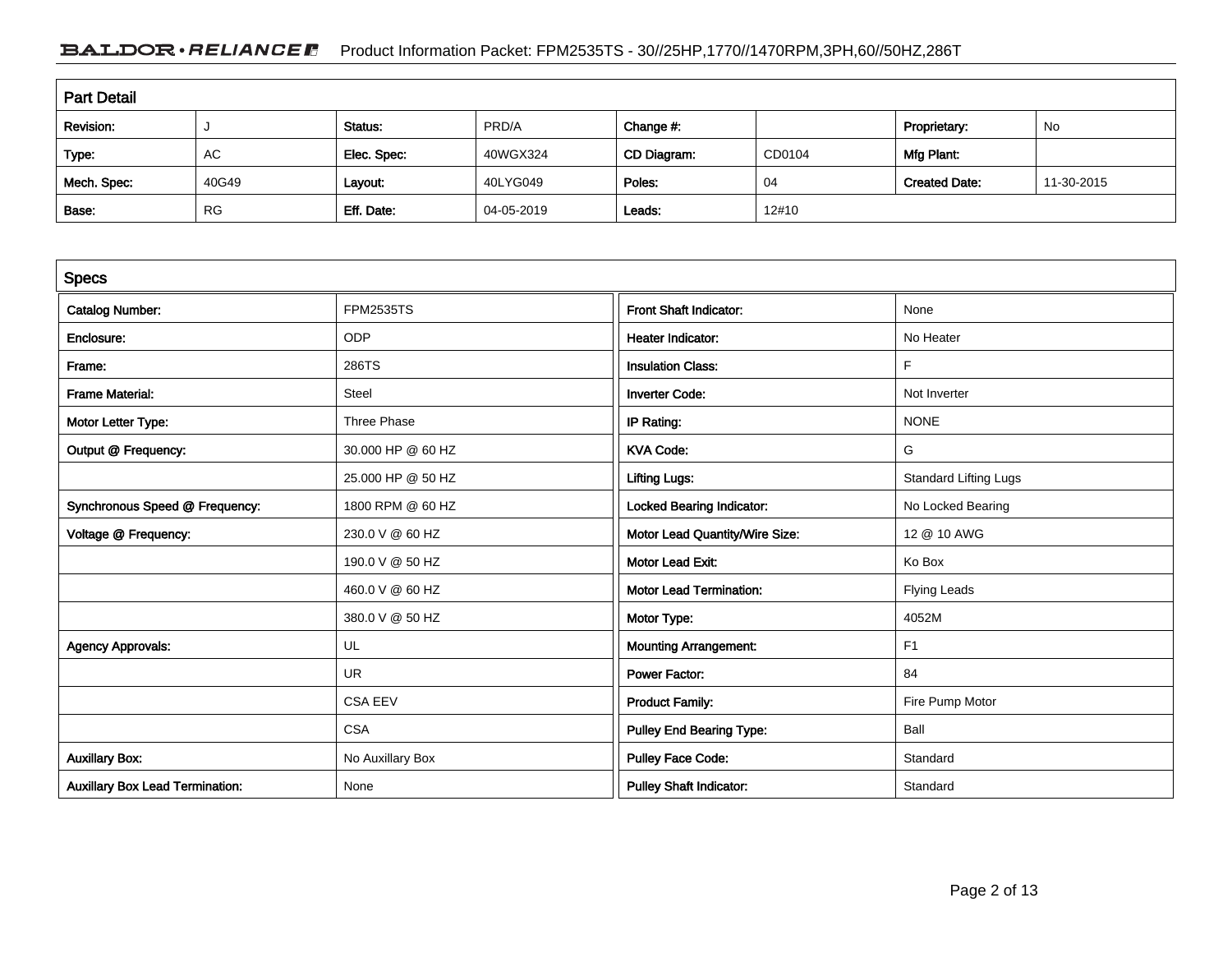| <b>Base Indicator:</b>                | Rigid                     | <b>Rodent Screen:</b>              | None                  |
|---------------------------------------|---------------------------|------------------------------------|-----------------------|
| <b>Bearing Grease Type:</b>           | Polyrex EM (-20F +300F)   | <b>Shaft Extension Location:</b>   | Pulley End            |
| Blower:                               | None                      | <b>Shaft Ground Indicator:</b>     | No Shaft Grounding    |
| Current @ Voltage:                    | 72.000 A @ 230.0 V        | <b>Shaft Rotation:</b>             | Reversible            |
|                                       | 72.000 A @ 190.0 V        | <b>Shaft Slinger Indicator:</b>    | No Slinger            |
|                                       | 36.000 A @ 460.0 V        | <b>Speed Code:</b>                 | Single Speed          |
|                                       | 36.000 A @ 380.0 V        | <b>Motor Standards:</b>            | <b>NEMA</b>           |
| Design Code:                          | B                         | <b>Starting Method:</b>            | Wye Start - Delta Run |
| Drip Cover:                           | No Drip Cover             | Thermal Device - Bearing:          | None                  |
| Duty Rating:                          | <b>CONT</b>               | <b>Thermal Device - Winding:</b>   | None                  |
| <b>Electrically Isolated Bearing:</b> | Not Electrically Isolated | <b>Vibration Sensor Indicator:</b> | No Vibration Sensor   |
| <b>Feedback Device:</b>               | NO FEEDBACK               | Winding Thermal 1:                 | None                  |
| <b>Front Face Code:</b>               | Standard                  | <b>Winding Thermal 2:</b>          | None                  |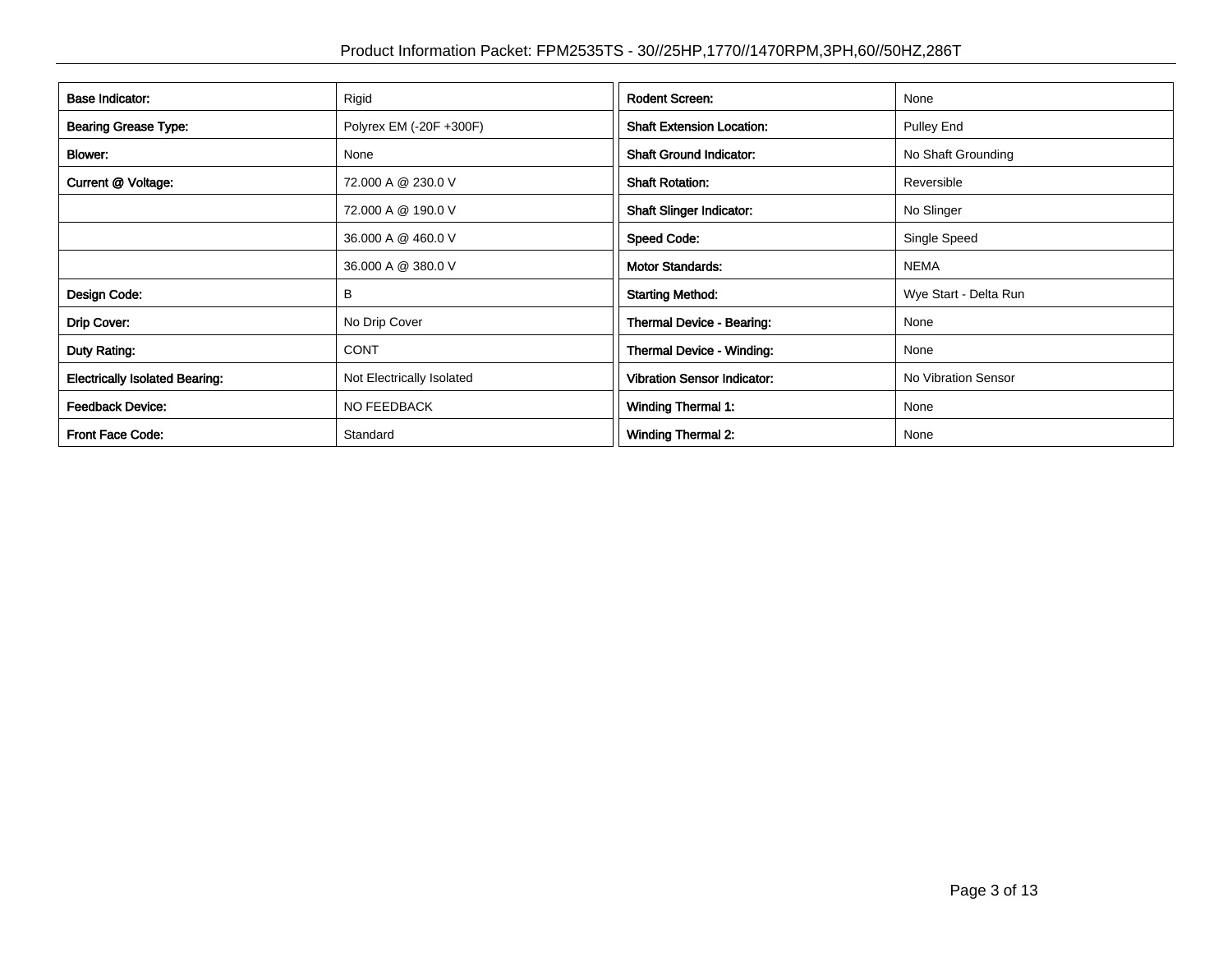## BALDOR · RELIANCE F Product Information Packet: FPM2535TS - 30//25HP,1770//1470RPM,3PH,60//50HZ,286T

|                   | CAT.NO. FPM2535TS    |                    |              | <b>CUST P/N</b>     |              |                      |          | I.P. 23                  |                     |         |
|-------------------|----------------------|--------------------|--------------|---------------------|--------------|----------------------|----------|--------------------------|---------------------|---------|
|                   | SPEC. 40G049X324H2   |                    |              | SER.NO.             |              |                      |          | FRAME 286TS              |                     |         |
| HZ 60             |                      | HP 30              |              | <b>RPM</b> 1770     | $HZ$ 50      |                      | $HP$  25 |                          | <b>RPM</b> 1470     |         |
|                   | <b>VOLTS</b> 230/460 |                    | CODE G       |                     |              | <b>VOLTS</b> 190/380 |          |                          | CODE <sup>[F]</sup> |         |
| <b>AMPS</b> 72/36 |                      |                    | <b>DES</b> B |                     | AMPS $72/36$ |                      |          |                          | $DES$ $B$           |         |
| EFF 92.4          |                      | <b>SER.F.</b> 1.15 |              | PF 84               |              | EFF 92.4             |          | <b>SER.F.</b> 1.15       |                     | $PF$ 84 |
|                   | RATING 40C AMB-CONT  |                    |              | <b>DE BRG</b> 6311  |              |                      |          | <b>GREASE POLYREX EM</b> |                     |         |
| <b>BLANK</b>      |                      |                    |              | <b>ODE BRG 6309</b> |              |                      |          | MTR. WT. $334$           |                     |         |
|                   |                      |                    |              | <b>CLASS F</b>      |              | PH 3                 |          |                          |                     |         |
|                   |                      |                    |              | ENCL ODP            |              | $CC$ 010A            |          |                          |                     |         |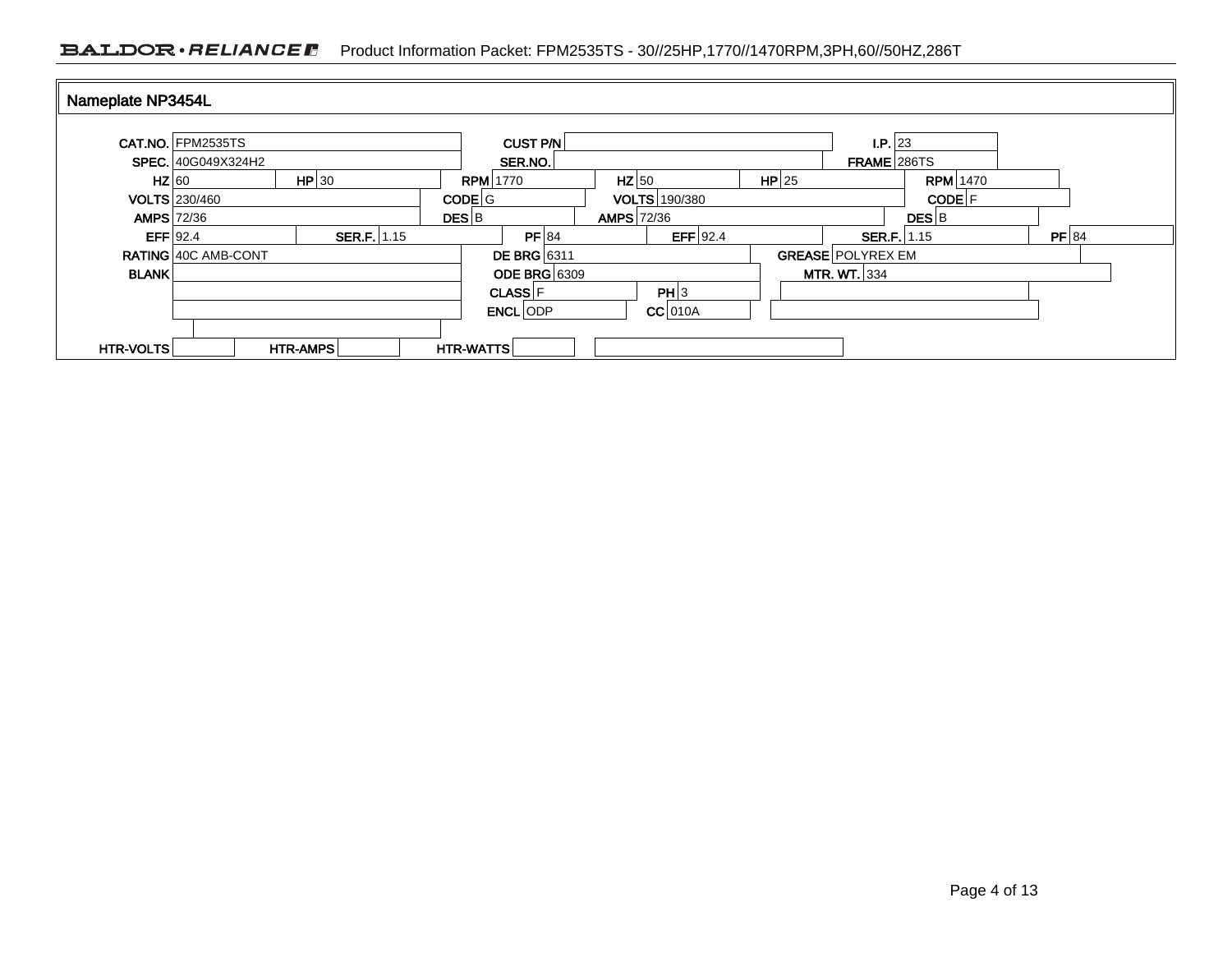| <b>Parts List</b>  |                                           |            |  |  |  |  |  |
|--------------------|-------------------------------------------|------------|--|--|--|--|--|
| <b>Part Number</b> | Description                               | Quantity   |  |  |  |  |  |
| SA311017           | SA 40G049X324H2                           | 1.000 EA   |  |  |  |  |  |
| RA298430           | RA 40G049X324H2                           | 1.000 EA   |  |  |  |  |  |
| HA6361A01          | LIFTING LUG FOR 37, 39 & 40 FRAME ZINC    | 2.000 EA   |  |  |  |  |  |
| HA6017             | CAST ADAPTER, 40,42 KOBX                  | 1.000 EA   |  |  |  |  |  |
| 19XW3118A12        | .31-18 X .75 HEX WASHER HEAD TAPTITE II   | 2.000 EA   |  |  |  |  |  |
| HW1001A31          | LOCKWASHER 5/16, ZINC PLT.591 OD, .319 I  | 2.000 EA   |  |  |  |  |  |
| WD1000B25          | GND LUG, BURNDY L125HP OR T&B L125HP-BB   | 1.000 EA   |  |  |  |  |  |
| 19XW3118G08        | .31-18X.50, HEX WSHR HD, TAPTITE 2, GREEN | 1.000 EA   |  |  |  |  |  |
| 10CB3000SP         | KOBX, CAST W/2.00 LEAD HOLE               | 1.000 EA   |  |  |  |  |  |
| 19XW3118A12        | .31-18 X .75 HEX WASHER HEAD TAPTITE II   | 4.000 EA   |  |  |  |  |  |
| HW1001A31          | LOCKWASHER 5/16, ZINC PLT.591 OD, .319 I  | 4.000 EA   |  |  |  |  |  |
| 40EP3200A02        | STD FREP OPEN 309 BRG                     | 1.000 EA   |  |  |  |  |  |
| HW5100A11          | W3917-042 WVY WSHR (WB)                   | 1.000 EA   |  |  |  |  |  |
| 40EP3200B05        | STD PUEP OPEN 311 BRG                     | 1.000 EA   |  |  |  |  |  |
| XY3816A12          | 3/8-16 FINISHED NUT                       | 8.000 EA   |  |  |  |  |  |
| 10CB3500SP         | CONDUIT BOX LID, CAST                     | 1.000 EA   |  |  |  |  |  |
| 51XW2520A12        | .25-20 X .75, TAPTITE II, HEX WSHR SLTD   | 4.000 EA   |  |  |  |  |  |
| HW2501G17          | KEY, 3/8 SQ X 1.875                       | 1.000 EA   |  |  |  |  |  |
| LB1115N            | LABEL, LIFTING DEVICE (ON ROLLS)          | 1.000 EA   |  |  |  |  |  |
| HW4500A03          | GREASE FITTING, .125 NPT 1610(ALEMITE) 8  | 1.000 EA   |  |  |  |  |  |
| HW4500A20          | 1/8NPT SL PIPE PLUG                       | 1.000 EA   |  |  |  |  |  |
| HA4051A00          | PLASTIC CAP FOR GREASE FITTING            | 1.000 EA   |  |  |  |  |  |
| MG1025R44          | WILKOFAST, 784.109, CARMINE RED #3002     | 0.050 GA   |  |  |  |  |  |
| MJ1000A02          | GREASE, POLYREX EM EXXON                  | $0.050$ LB |  |  |  |  |  |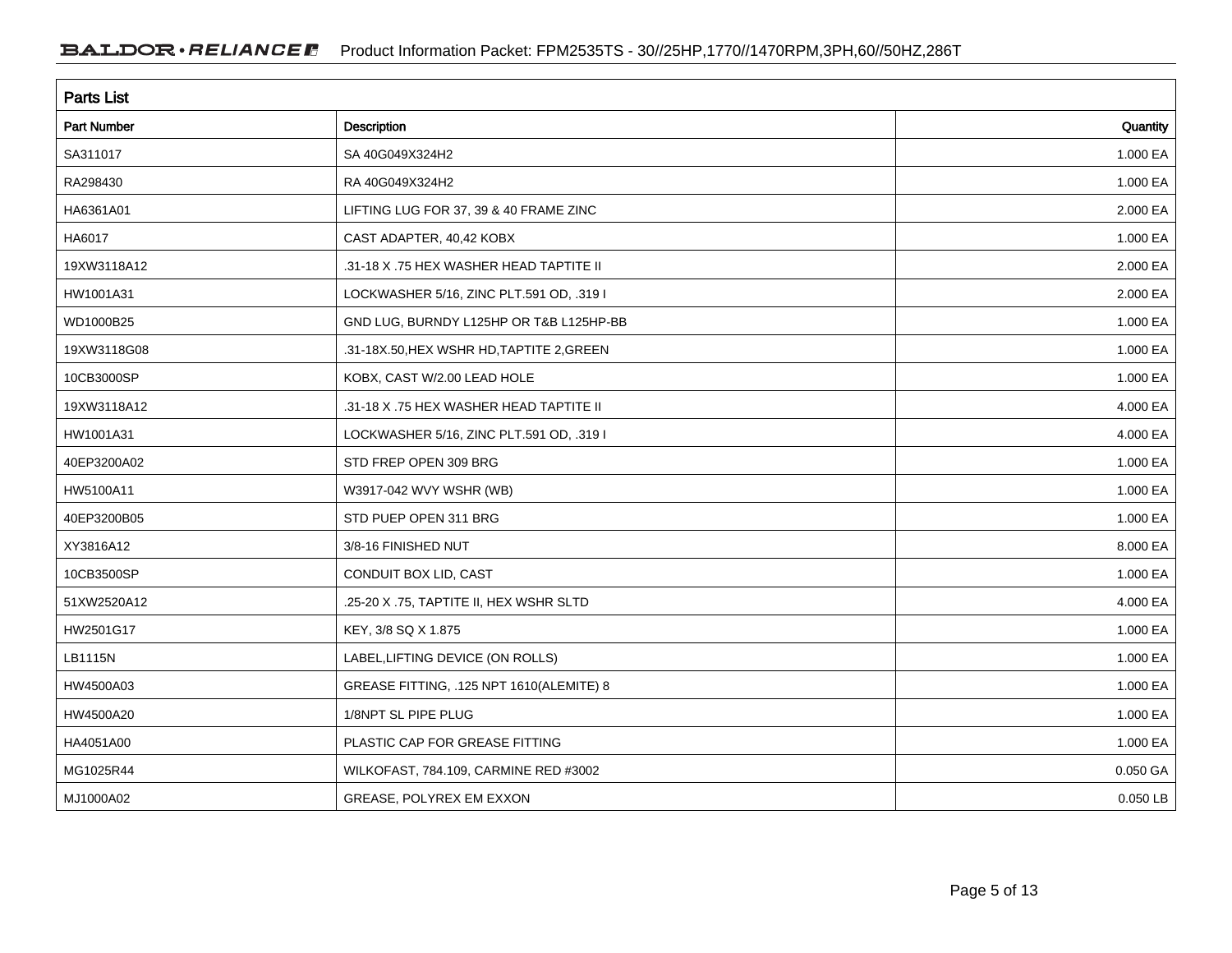| Parts List (continued) |                                          |          |
|------------------------|------------------------------------------|----------|
| <b>Part Number</b>     | Description                              | Quantity |
| HW4500A03              | GREASE FITTING, .125 NPT 1610(ALEMITE) 8 | 1.000 EA |
| HW4500A20              | 1/8NPT SL PIPE PLUG                      | 1.000 EA |
| HA4051A00              | PLASTIC CAP FOR GREASE FITTING           | 1.000 EA |
| 85XU0407S04            | 4X1/4 U DRIVE PIN STAINLESS              | 2.000 EA |
| 40AD2002A01            | LEXAN BAFFLE 40 FR OPEN                  | 1.000 EA |
| 40AD2002A01            | LEXAN BAFFLE 40 FR OPEN                  | 1.000 EA |
| HA3154A04              | THRUBOLT STUD 3/8-16 X 18.750            | 4.000 EA |
| LB1119N                | <b>WARNING LABEL</b>                     | 1.000 EA |
| LC0104A01              | <b>CONNECTION DIAGRAM</b>                | 1.000 EA |
| <b>NP3454L</b>         | ALUM FIRE PUMP MOTOR(LEGACY/BALDOR ONLY) | 1.000 EA |
| 40PA1000               | PACKAGING GROUP                          | 1.000 EA |
| MN416A01               | TAG-INSTAL-MAINT no wire (2100/bx) 4/22  | 1.000 EA |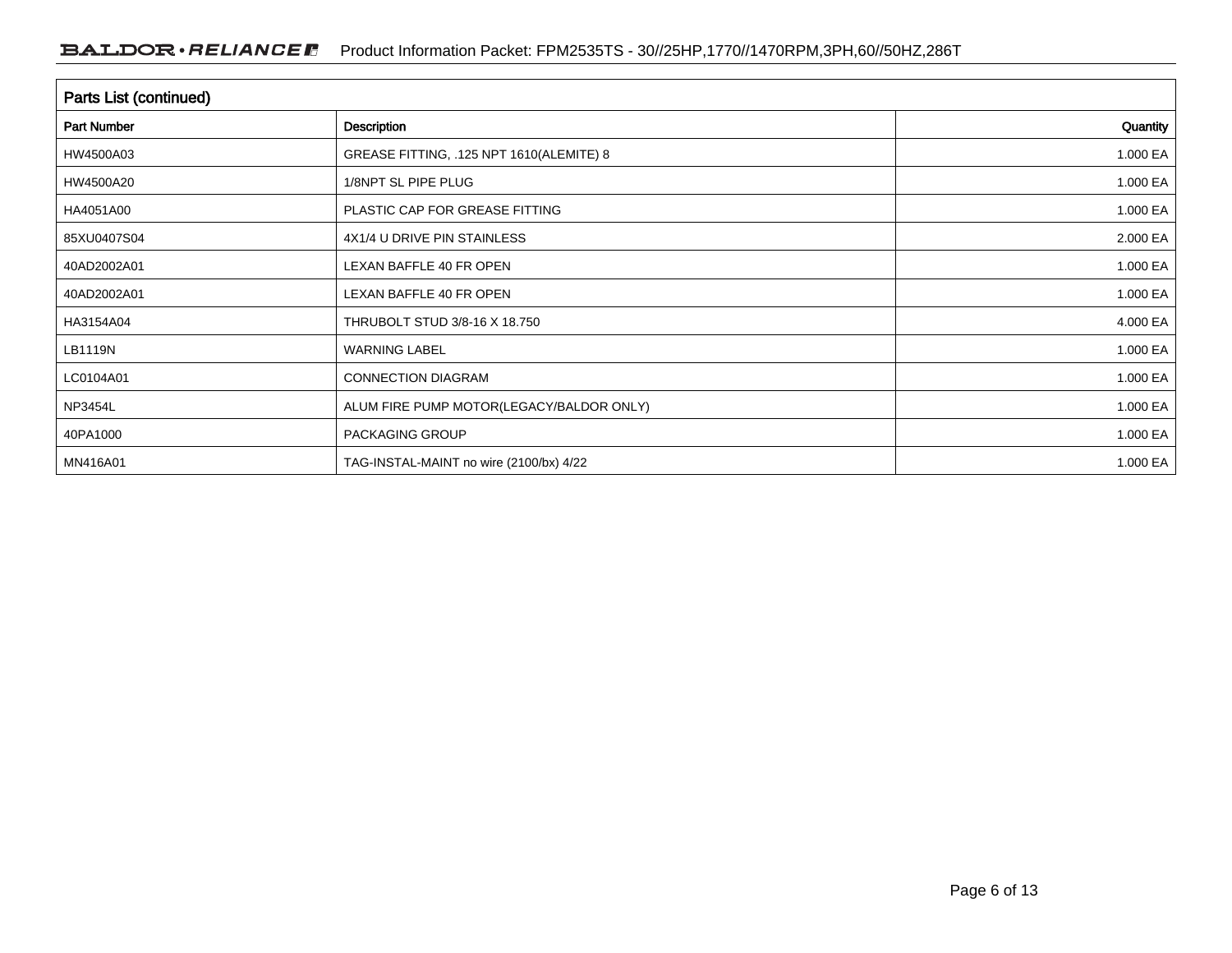#### **AC Induction Motor Performance Data**

Record # 54887Typical performance - not guaranteed values

|                              | Winding: 40WGX324-R001<br><b>Type: 4052M</b> |                  |                                                 | <b>Enclosure: OPEN</b> |
|------------------------------|----------------------------------------------|------------------|-------------------------------------------------|------------------------|
| <b>Nameplate Data</b>        |                                              |                  | 460 V, 60 Hz:<br><b>High Voltage Connection</b> |                        |
| <b>Rated Output (HP)</b>     |                                              | 30//25           | <b>Full Load Torque</b>                         | 89.5 LB-FT             |
| <b>Volts</b>                 |                                              | 230/460//190/380 | <b>Start Configuration</b>                      | direct on line         |
| <b>Full Load Amps</b>        |                                              | 72/36            | <b>Breakdown Torque</b>                         | 258 LB-FT              |
| <b>R.P.M.</b>                |                                              | 1770//1470       | <b>Pull-up Torque</b>                           | 113 LB-FT              |
| Hz                           | $60//50$ Phase                               | 3                | <b>Locked-rotor Torque</b>                      | 143 LB-FT              |
| <b>NEMA Design Code</b>      | <b>B KVA Code</b>                            | G                | <b>Starting Current</b>                         | 211 A                  |
| <b>Service Factor (S.F.)</b> |                                              | 1.15             | <b>No-load Current</b>                          | 13 A                   |
| <b>NEMA Nom. Eff.</b>        | 92.4 Power Factor                            | 84               | Line-line Res. $@$ 25 <sup>o</sup> C            | $0.26526$ $\Omega$     |
| <b>Rating - Duty</b>         |                                              | 40C AMB-CONT     | Temp. Rise @ Rated Load                         | $32^{\circ}$ C         |
| S.F. Amps                    |                                              |                  | Temp. Rise @ S.F. Load                          | $40^{\circ}$ C         |
|                              |                                              |                  | <b>Locked-rotor Power Factor</b>                | 31.4                   |

### **Load Characteristics 460 V, 60 Hz, 30 HP**

| % of Rated Load     | 25     | 50     | 75   | 100    | 125    | 150    | S.F. |
|---------------------|--------|--------|------|--------|--------|--------|------|
| <b>Power Factor</b> | 51     | 72     | 80   | 84     | 85     | 85     | 85   |
| Efficiency          | 90.4   | 93.4   | 93.9 | 93.6   | 92.8   | 91.9   | 93.1 |
| <b>Speed</b>        | 1792.8 | 1786.6 | 1780 | 1773.1 | 1765.1 | 1756.4 | 1768 |
| Line amperes        | 15.6   | 20.9   | 27.9 | 35.9   | 44.5   | 53.9   | 41.1 |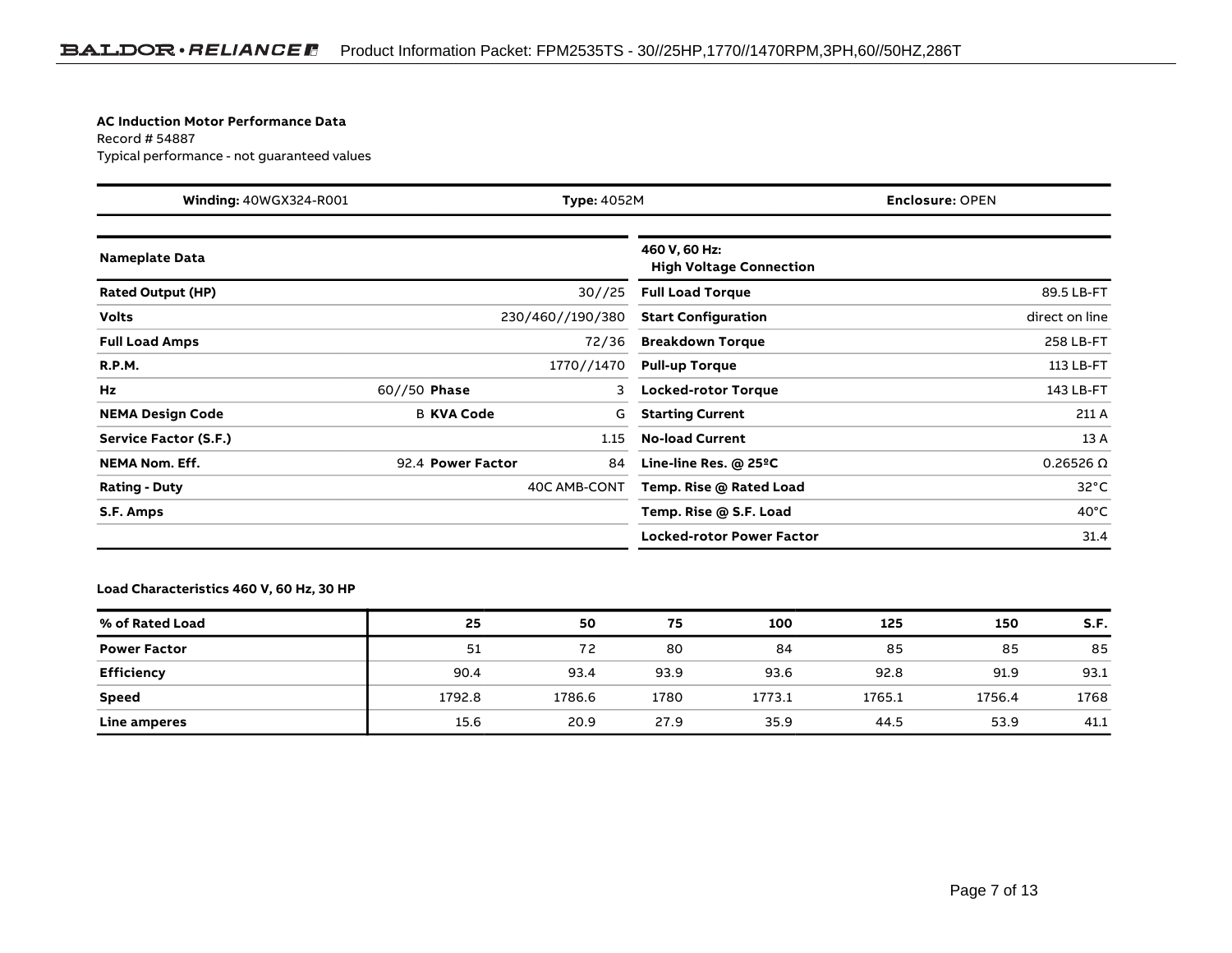

Performance Graph at 460V, 60Hz, 30.0HP Typical performance - Not guaranteed values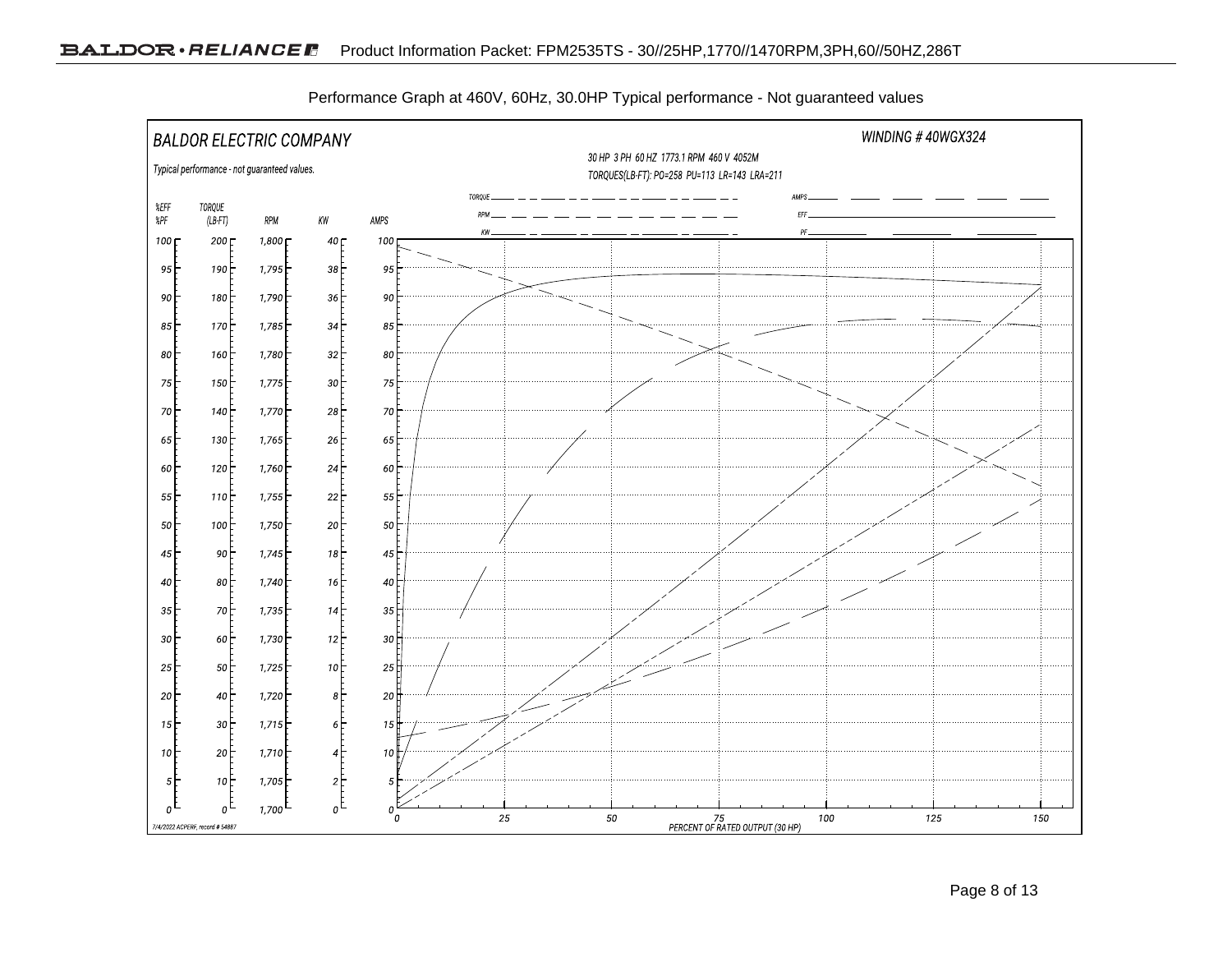#### **AC Induction Motor Performance Data**

Record # 54888Typical performance - not guaranteed values

| Winding: 40WGX324-R001   |                   | <b>Type: 4052M</b> |                                                 | <b>Enclosure: OPEN</b> |
|--------------------------|-------------------|--------------------|-------------------------------------------------|------------------------|
| <b>Nameplate Data</b>    |                   |                    | 380 V, 50 Hz:<br><b>High Voltage Connection</b> |                        |
| <b>Rated Output (HP)</b> |                   | 30//25             | <b>Full Load Torque</b>                         | 89.8 LB-FT             |
| <b>Volts</b>             |                   | 230/460//190/380   | <b>Start Configuration</b>                      | direct on line         |
| <b>Full Load Amps</b>    |                   | 72/36              | <b>Breakdown Torque</b>                         | 250 LB-FT              |
| <b>R.P.M.</b>            |                   | 1770//1470         | <b>Pull-up Torque</b>                           | 116 LB-FT              |
| Hz                       | $60//50$ Phase    | 3                  | <b>Locked-rotor Torque</b>                      | 147 LB-FT              |
| <b>NEMA Design Code</b>  | <b>B KVA Code</b> | G                  | <b>Starting Current</b>                         | 201 A                  |
| Service Factor (S.F.)    |                   | 1.15               | <b>No-load Current</b>                          | 12.7 A                 |
| <b>NEMA Nom. Eff.</b>    | 92.4 Power Factor | 84                 | Line-line Res. $@$ 25 <sup>o</sup> C            | $0.261\,\Omega$        |
| <b>Rating - Duty</b>     |                   | 40C AMB-CONT       | Temp. Rise @ Rated Load                         | $33^{\circ}$ C         |
| S.F. Amps                |                   |                    | Temp. Rise @ S.F. Load                          | $41^{\circ}$ C         |
|                          |                   |                    | <b>Locked-rotor Power Factor</b>                | 34.8                   |
|                          |                   |                    | Rotor inertia                                   | 4.14 LB-FT2            |

### **Load Characteristics 380 V, 50 Hz, 25 HP**

| % of Rated Load     | 25   | 50   | 75   | 100  | 125  | 150  | S.F. |
|---------------------|------|------|------|------|------|------|------|
| <b>Power Factor</b> | 53   | 73   | 81   | 85   | 86   | 85   | 86   |
| <b>Efficiency</b>   | 89.8 | 92.7 | 93.1 | 92.7 | 92.2 | 90.7 | 92.4 |
| <b>Speed</b>        | 1493 | 1487 | 1480 | 1472 | 1464 | 1455 | 1467 |
| Line amperes        | 15.4 | 20.8 | 28   | 36.3 | 45.2 | 55.2 | 41.6 |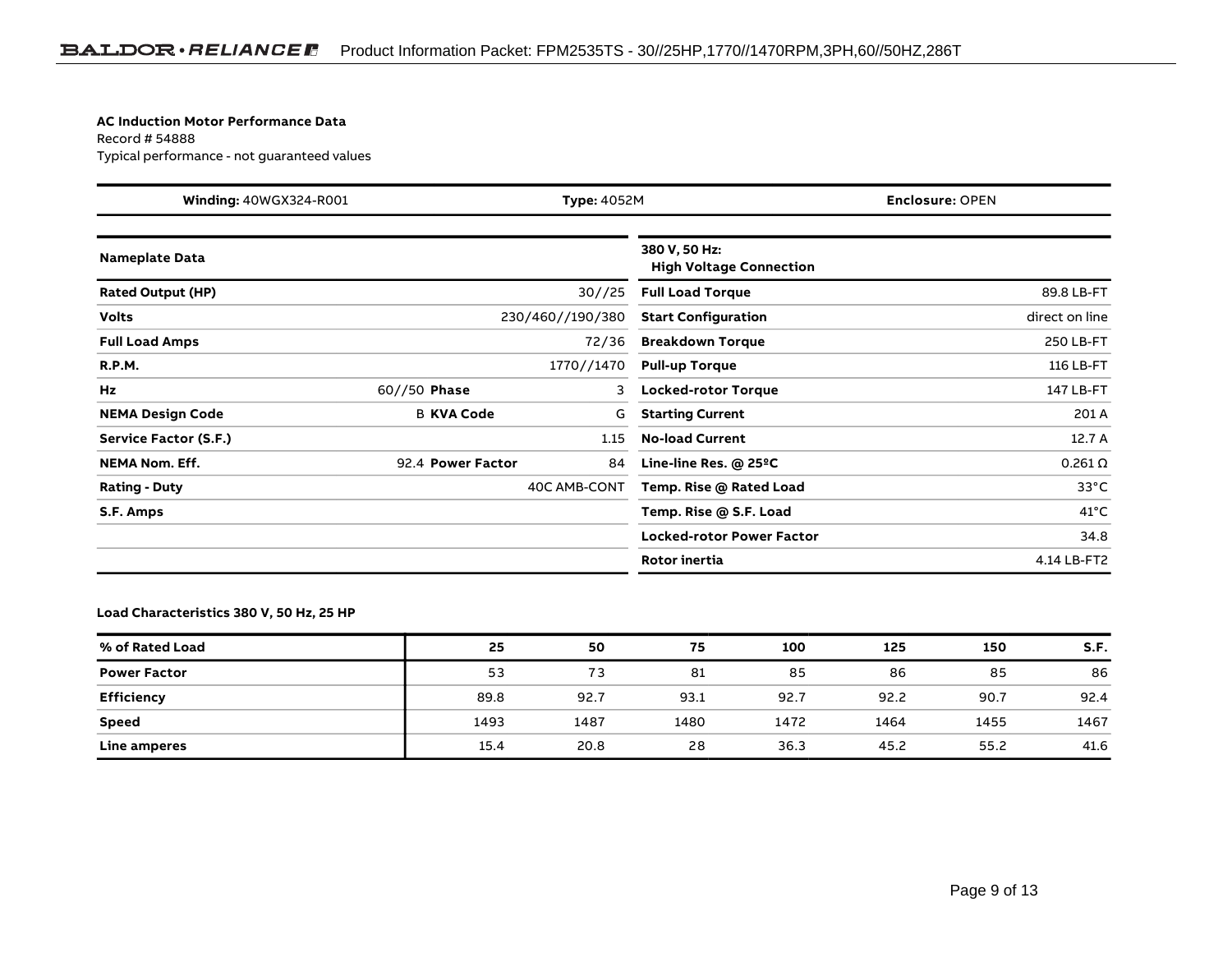

Performance Graph at 380V, 50Hz, 25.0HP Typical performance - Not guaranteed values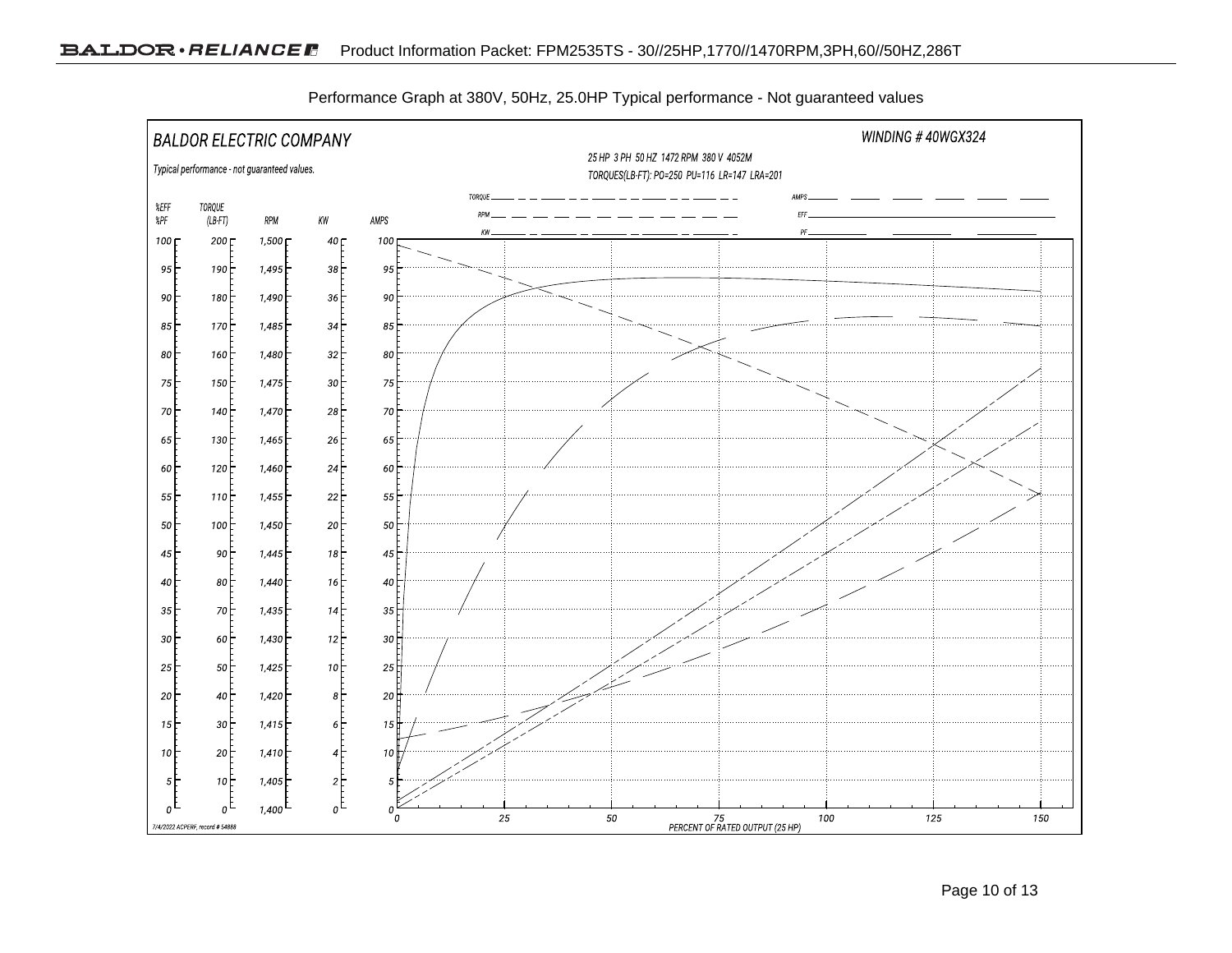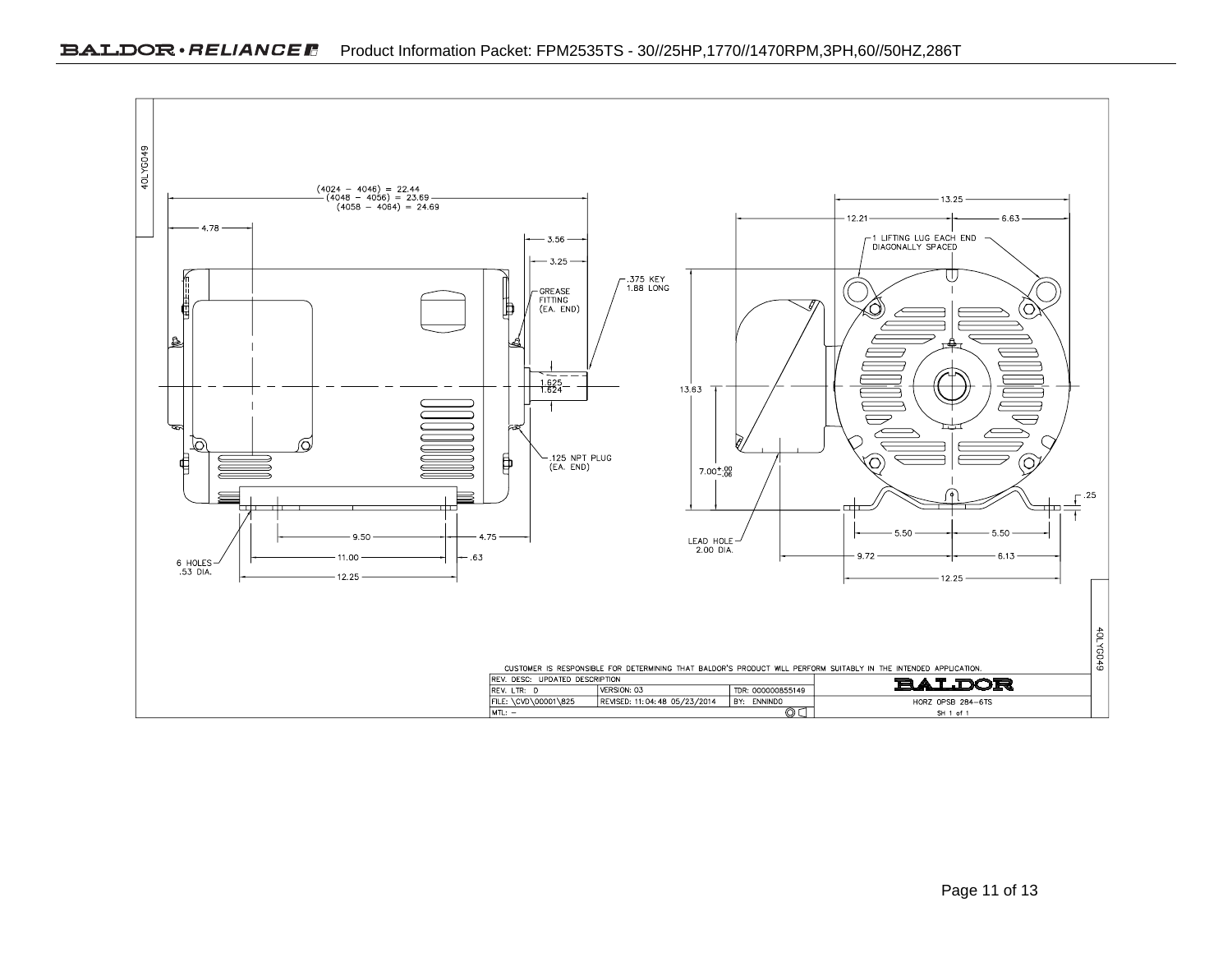